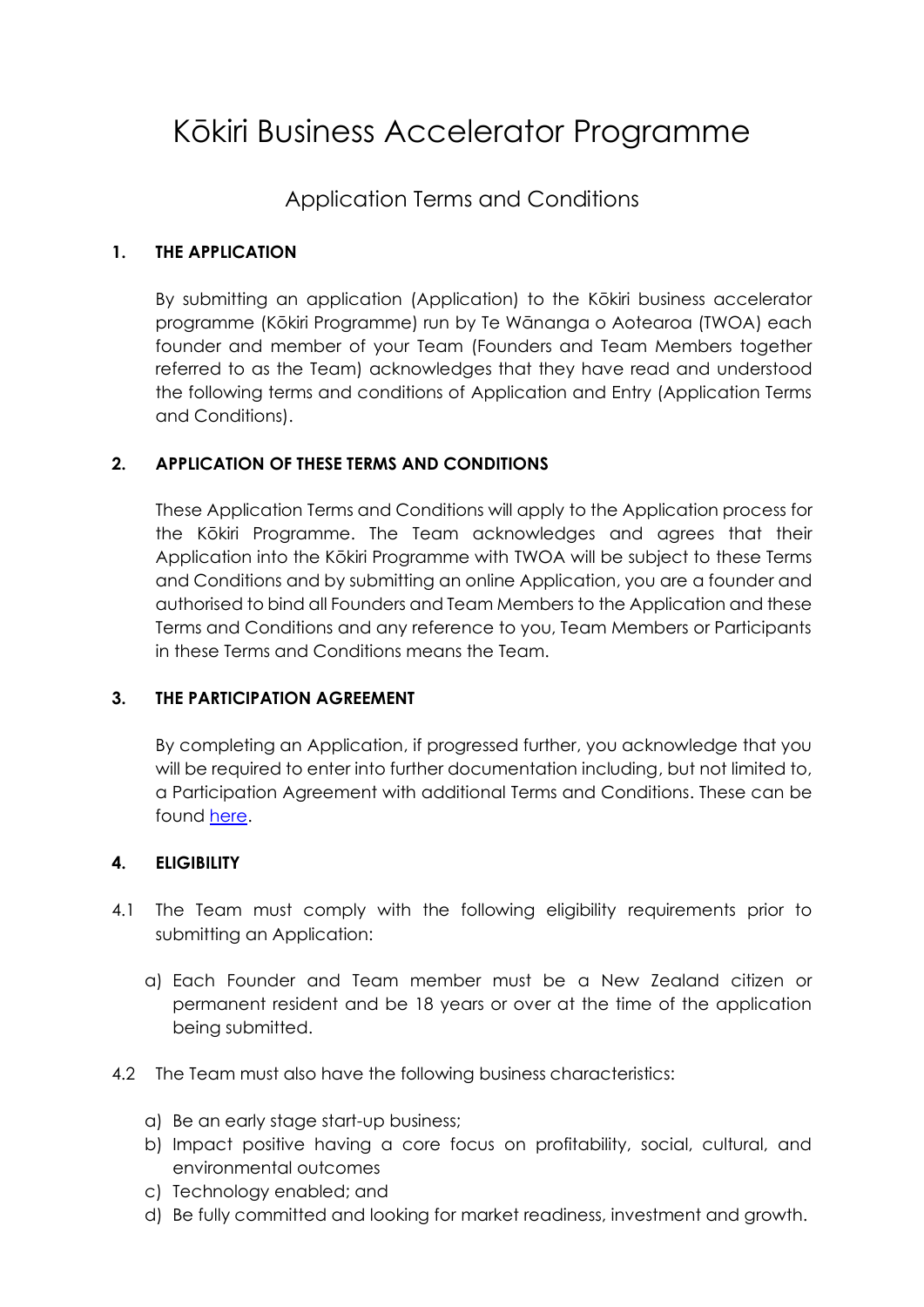- 4.3 The Team acknowledges and agrees that TWOA may require reasonable proof of each Founder and Team member's eligibility and that failure to provide such proof within a reasonable timeframe as set by TWOA may result in the immediate removal of the Team and/or Team members from the Kōkiri Programme.
- 4.4 Have at least 1 founder that identifies as being of Māori heritage
- 4.5 Employees (and their immediate families), contractors, participating agencies and their associated agencies of TWoA may be ineligible to apply. This will be reviewed on a case by case basis.
- 4.6 TWoA reserves the right to verify the validity of any Applications.

### **5. HOW TO ENTER**

- 5.1 Applications are open from 8 November 2021 until 20 February 2022. Applications received by TWoA after 11.59pm on the closing date (New Zealand local time) will not be considered.
- 5.2 Applications must be submitted through the online application form located at www.kokiri.nz.
- 5.3 Only all correctly and fully completed Applications which meet the eligibility criteria set out in clause 4 above will be considered by the Selection Panel or TWoA.
- 5.4 TWOA assumes no responsibility for any failure to receive an Application as a direct or indirect result of a technical problem or any kind of internet malfunction or any failure by the Applicant not to correctly and fully complete the Application.
- 5.5 By completing the Application, you acknowledge and agree that all information contained in the Application is true and correct and TWoA reserves the right to withdraw your Application for providing any untrue or fraudulent information.

### **6. SELECTION**

- 6.1 The Team acknowledges the following Selection Process summary and proposed dates:
	- a) Applications submitted online: 8 November 2022 until 20 February 2022
	- b) Shortlisting of Applicants (between 10 20 Teams selected) attend Selection Wānanga: Planned for 4-5 March 2022
	- c) Letters of Acceptance sent to up to 10 Selected Teams: 18 March 2022
	- d) Selected Teams to enter into Participation Agreements with TWoA: 01 April 2022
	- e) Announcement of teams to public in early April 2022.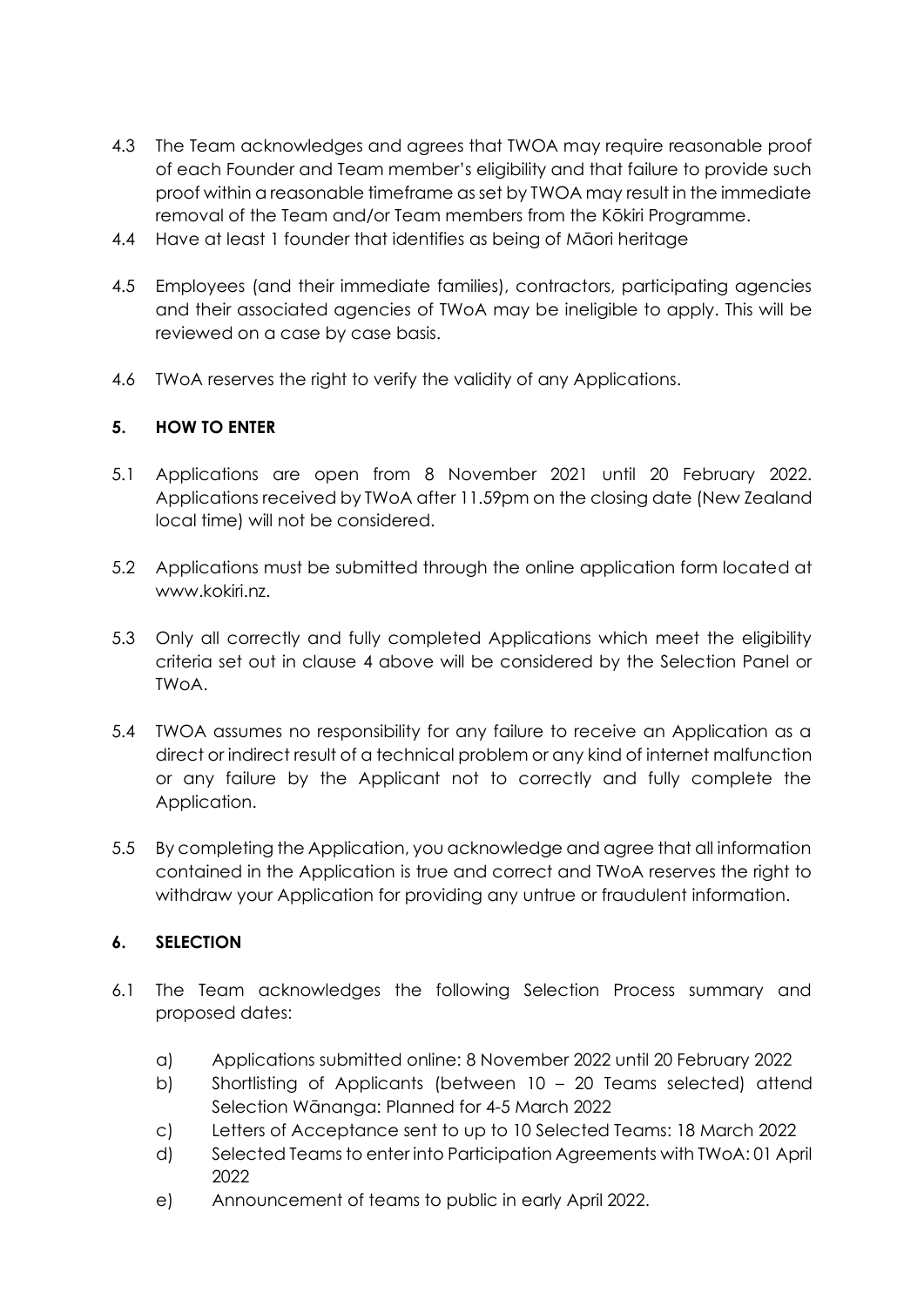- 6.2 The above Dates are subject to change at the sole discretion of TWoA and TWoA will only be required to provide any notice to the Team, if practicably possible.
- 6.3 By completing selection, TWoA will follow it's created Selection Process but reserves the right to amend the Selection Process at its sole discretion.
- 6.4 The decisions of the Selection Panel will be final and TWoA is under no obligation to provide declined Teams with any reasons for not selecting them into the Kōkiri Programme but may do so at their sole discretion.
- 6.5 If the Selection Panel or TWoA require further information to be supplied by a Team to assist it in judging or finalising its Application, a TWoA representative will contact the Team directly and request the further information required. The decision of the Selection Panel is final and no correspondence will be entered into unless TWoA decides to do so.
- 6.6 Successful Teams must keep their selection confidential until advised by TWoA and TWoA has made a public announcement identifying the successful Teams.

## **7. SERVICES BEING OFFERED BY TWOA TO SUCCESSFUL APPLICANT TEAMS**

- 7.1 TWOA will provide successful Teams with the following:
	- NZ\$10,000.00 cash funding for the development of the Team's product or innovation of which this payment will be paid by TWoA at its discretion during the programme. TWoA reserves the right to change this amount at its discretion. Instalments will be paid upon milestone completion throughout programme.
	- Provide each team with a travel allowance of NZ \$1,000.00 to assist in travel to and from the programme.
	- The grant funding for this programme is exempt from any gst.
	- Provide each team with up to 3 night's accommodation per Noho Wananga.
	- The opportunity and skills to identify the additional resources needed to grow the Team's Business as part of the programme which unless specifically stated as being provided by TWoA will be the sole responsibility of the Team to source and obtain.
	- Access to Kōkiri Co-Working Space and any other TWoA Access Areas as part of the workshops or confirmed by TWoA but otherwise as shown in Schedule 3 of the Participant Agreement. The spaces and facilities available to the Teams is subject to change at the discretion of TWoA.
	- Access to international and local mentors with industry and technical expertise. Mentors will be engaged by TWoA at its sole discretion. Mentors will have the discretion to work only with selected Teams at their election, and vice versa for Teams not wishing to work with certain mentors at their discretion. TWoA will liaise with the parties to allocate appropriate Mentors with each Team.
	- Access to national and international investor groups via your Team being showcased to various funding and investment groups selected by TWOA at its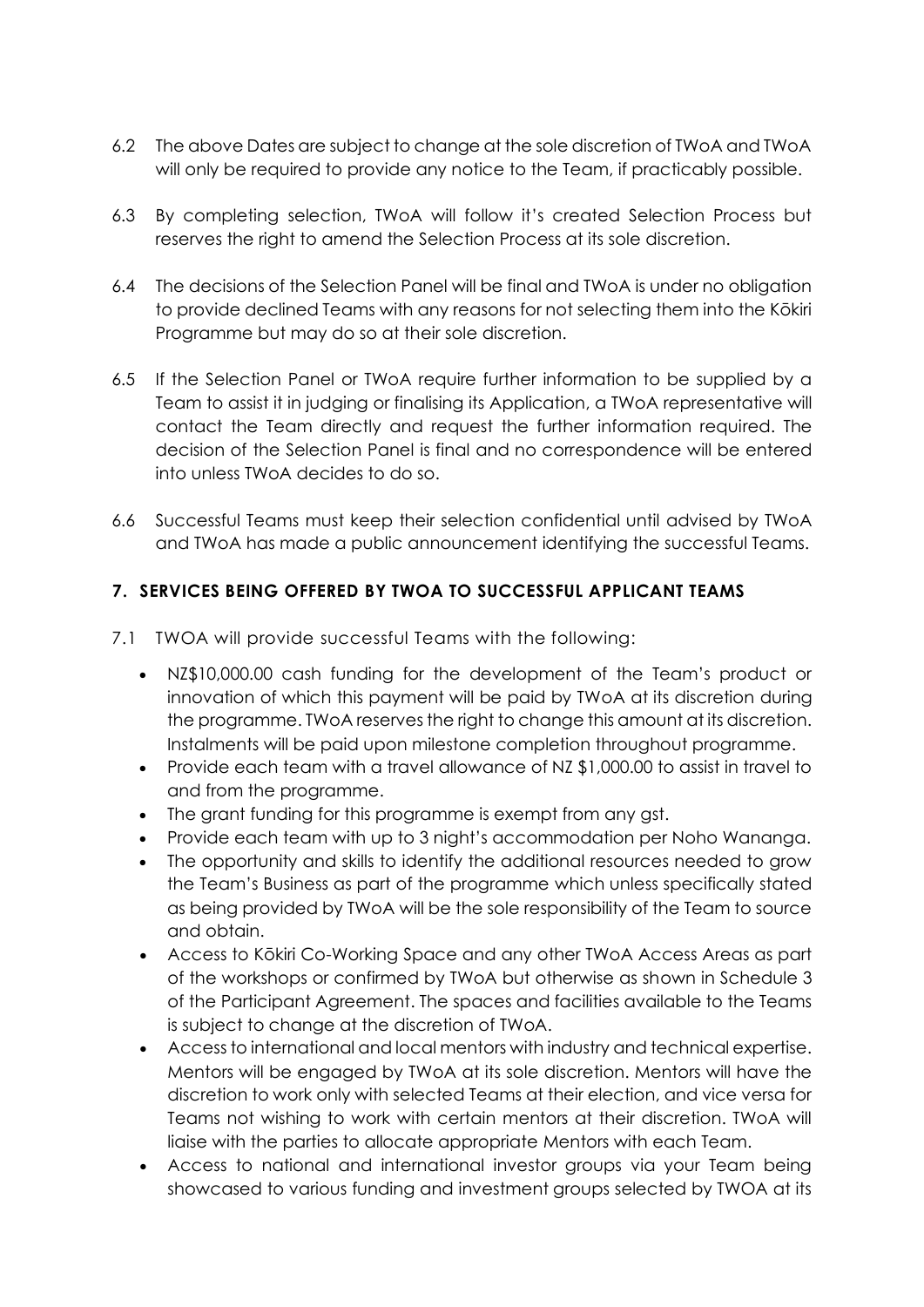discretion. This does not guarantee any investment or support from these groups.

- Business exposure through Kōkiri marketing activities conducted by TWOA at its discretion, based on the promotion of the Kōkiri Programme and the Team's journey. While on occasion your Team may be highlighted in these marketing activities no business or particular advantage is promised or guaranteed as a result of the Kōkiri marketing plan.
- 7.2 The Team will be solely responsible for all other expenses not supplied by TWoA including but not limited to any additional food, daily expenses, petrol or any other services incurred or required by all Team Members in attending and their participation in the Kōkiri Programme.
- 7.3 The Team acknowledges and agrees that the above resources, tools and/or arrangements are all complimentary to their participation in the Kōkiri Programme and are therefore subject to change by TWoA or any of their Supporting Organisations and may differ in the Participation Agreement.
- 7.4 Whilst these Application Terms and Conditions do not and do not intend to exclude or limit any statutory rights of the Team, however, to the extent it is permitted by law to do so, TWoA makes no representations or warranties, express or implied, under laws other than the New Zealand Consumer Guarantees Act 1993 regarding the quality or suitability of the Kōkiri Programme as part of the Team's Application and will not be responsible for breach of such representations or warranties.

# **8. CONDUCT AND COMPLIANCE**

- 8.1 The Applicant Team acknowledges and agrees to comply with:
	- a. any "house rules", code of conduct for the Kōkiri Programme issued by TWoA from time to time and also incorporate the TWoA values of Te Aroha, Te Whakapono, Ngā Ture and Kotahitanga.
	- b. all rules, bylaws, regulations and governing legislation at all times during their participation in the Kōkiri Programme.
	- c. all policies and procedures including but not limited to the Health, Safety and Wellbeing Policy, any Data Security Policy and the No Smoking Policy. Copies of any of the policies and procedures referred to will be provided to the Team upon request by TWoA.
	- d. The Team acknowledges and agrees to comply with all Health and Safety legislation and TWoA policies and in particular notify TWoA of any accident or injury at or in the vicinity of the Mangakōtukutuku Site and any other venues used during the Kōkiri programme.
- 8.2 The Team acknowledge and agree that they will ensure that the Team and any authorised visitors will not disturb or cause any inconvenience to TWoA including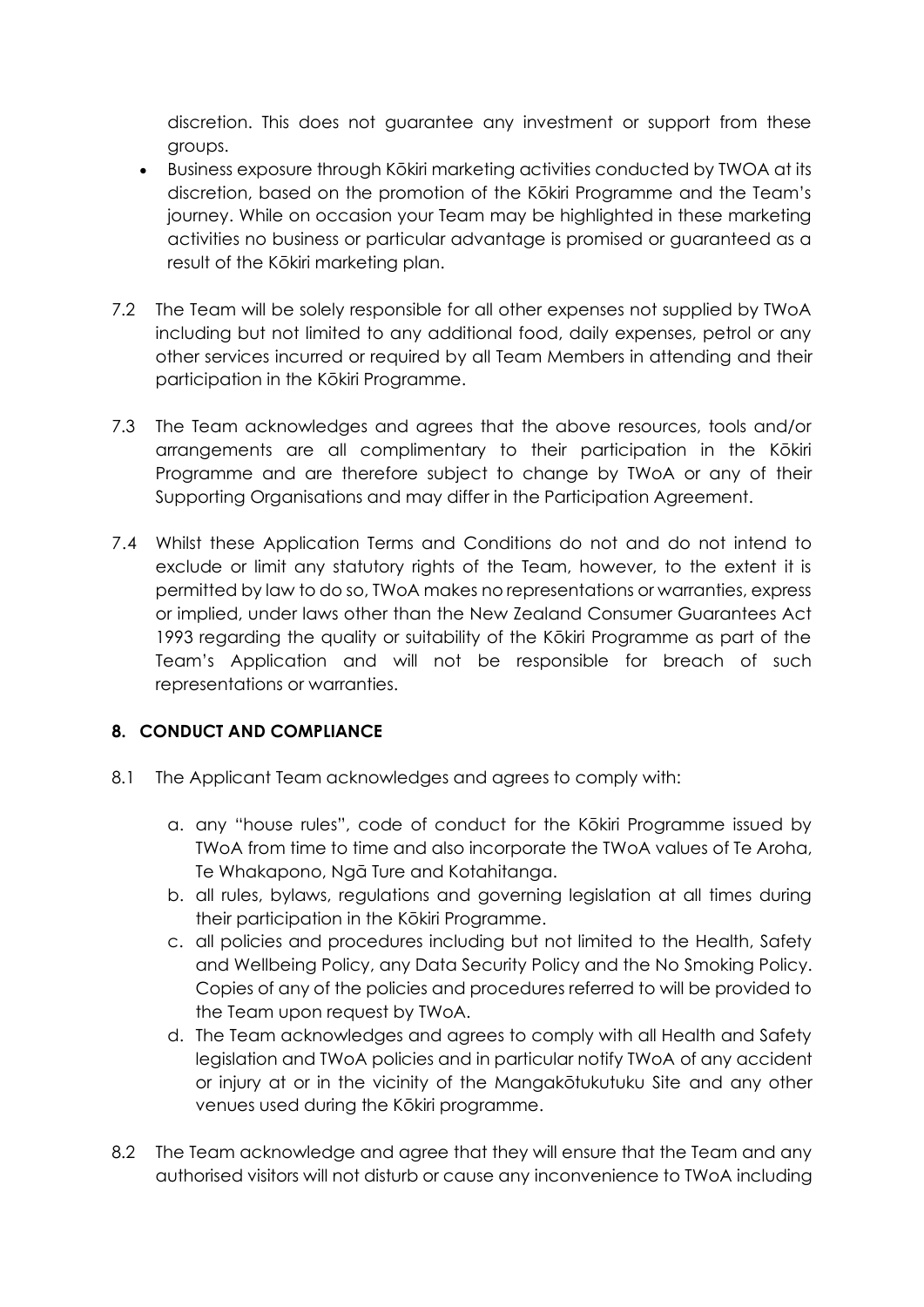their Personnel, users, suppliers, service providers, contractors, students and employees and their property.

#### **9. PRIVACY AND CONFIDENTIALITY**

- 9.1 The Team agrees to keep confidential and not use, publish, disseminate, share, or discuss with others any business or confidential information of other Applicant Teams, TWoA, Supplier Organisations or any other authorised or related entities, contractors, employees or other students of TWoA and the Kōkiri Programme. This clause will survive the End Date of this Agreement.
- 9.2 TWoA may collect and retain personal information relating to a Team Member directly from the individual or via another Team Member as well as from the Application Form or any other documentation completed for the Team and throughout the completion of the Kōkiri business accelerator programme in order to participate and complete the Kōkiri business accelerator programme.
- 9.3 Under the applicable Privacy legislation, each Team Member has rights and obligations and in particular rights of access to, and correction of, personal information (except insofar as it relates to any exemption provided by the Act).
- 9.4 TWoA may, from time to time, share personal information about a Team Member (including their contact details) with third parties. This is for the purposes of undertaking ensuring compliance with contractual obligations with funding providers, sharing with any of the Supporting Organisations (including an affiliated Iwi or Hapū), marketing and offering business opportunities, debt collection and credit reporting or assessment and for any other directly related purposes in connection with which the information was obtained relating to the Team's Application and participation in the Kōkiri business accelerator programme. The member's personal information will at all times be treated strictly confidentially and in accordance with the Privacy legislation.
- 9.5 TWoA may transfer personal information about the Team Member to third parties to increase efficiencies and opportunities in its Kōkiri business accelerator programme systems and/or for other operational purposes including marketing and up and coming offers.
- 9.6 TWoA may retain and/or use such information for as long as reasonably required for the above purposes.
- 9.7 Personal information will be collected, held and used in accordance with TWoA 's Privacy Policy located at <https://www.twoa.ac.nz/Pages/Privacy> and the Privacy Acknowledgement completed as a part of the Team's Application.
- 9.8 A Team may request access to and correction of any personal information held by TWoA at any time by contacting the TWoA privacy officer at Taumatua, PO Box 151, Te Awamutu 3840 in accordance with the Privacy Legislation.